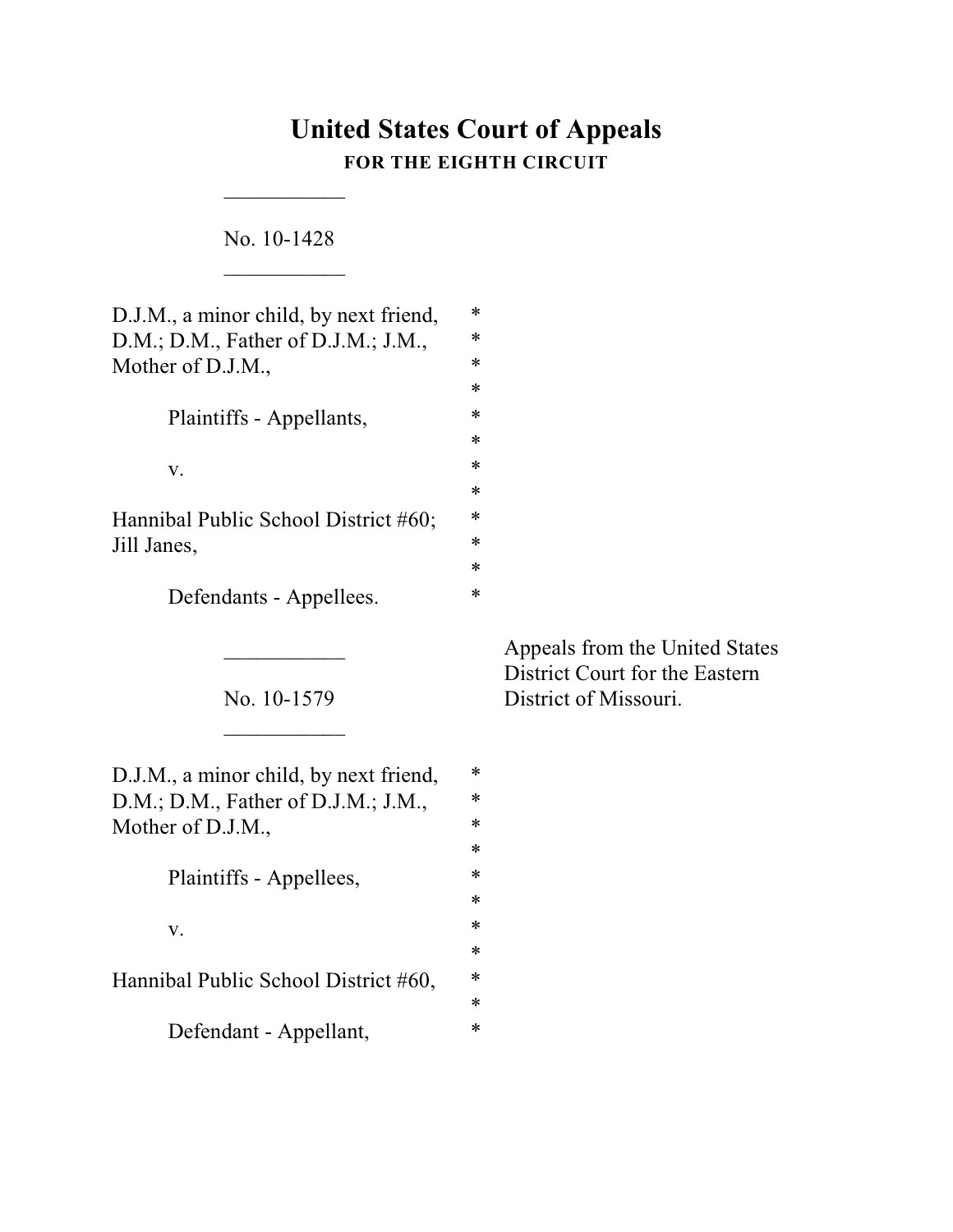Jill Janes, \*

Defendant. \*

Submitted: January 12, 2011 Filed: August 1, 2011

 $\frac{1}{2}$ 

 $\overline{\phantom{a}}$ 

\*

 $\overline{\phantom{a}}$ 

Before MURPHY, BYE, and MELLOY, Circuit Judges.

MURPHY, Circuit Judge.

D.J.M., a student in the Hannibal Public School District #60 (the District), sent instant messages from his home to a classmate in which he talked about getting a gun and shooting some other students atschool. The alarmed recipient and a trusted adult she had consulted contacted the school principal about their concerns. School authorities decided theymust notify the police, who took a statement fromD.J.M. that evening and then placed him in juvenile detention. D.J.M. was subsequently suspended for ten days and later for the remainder of the school year. His parents later brought this action under 42 U.S.C. § 1983, alleging that the District violated D.J.M.'s First Amendment rights. Both sides moved for summary judgment. The district court<sup>1</sup> granted summary judgment to the District on D.J.M.'s constitutional claims and remanded his state claim for administrative review. Both D.J.M.<sup>2</sup> and the District appeal. We affirm.

 $1$  The Honorable Jean C. Hamilton, United States District Judge for the Eastern District of Missouri.

 $2$  D.J.M., no longer a minor, brings this appeal himself but remains identified by his initials in the court docket. On his appeal he has not discussed the due process claim dismissed by the district court or its grant of qualified immunity to Superintendent Jill Janes.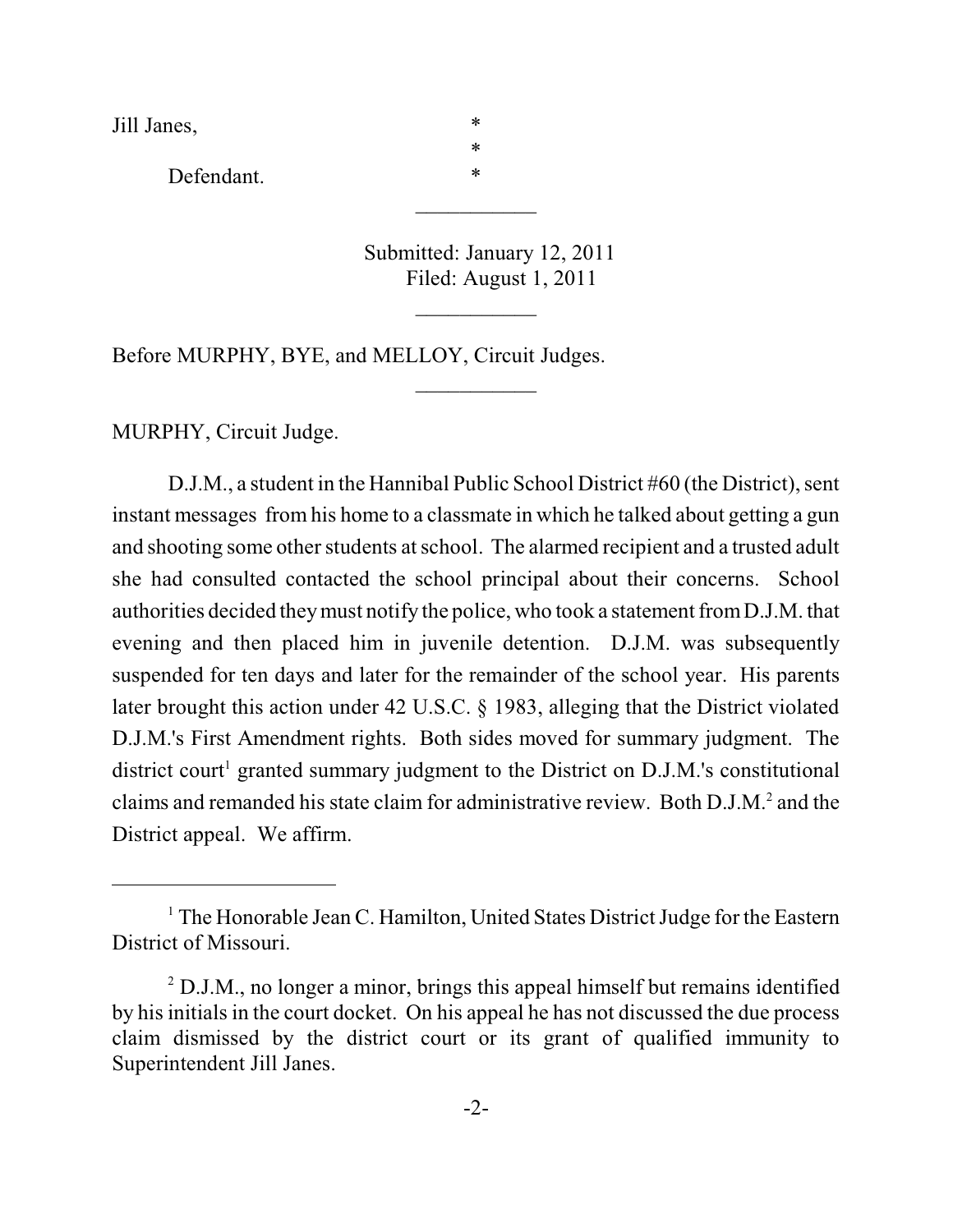Summary judgment is appropriate only when there are no genuine issues of material fact and the moving party is entitled to judgment as a matter of law. Riehm v. Engelking, 538 F.3d 952, 962 (8th Cir. 2008). Our review is de novo, viewing the facts "in the light most favorable to the non-moving party." Id. In the context of a First Amendment claim, we must "make an independent examination of the whole record" to assure ourselves that "the judgment does not constitute a forbidden intrusion on the field of free expression." Doe v. Pulaski Cnty. Special Sch. Dist., 306 F.3d 616, 621 (8th Cir. 2002) (en banc). With this standard in mind we set out the background facts.

#### I.

D.J.M. attended school in the District for many years. According to school records, he did "very well" or had "good year[s]" in elementary and middle school. His parents home schooled D.J.M. in seventh and eighth grade, but he returned to the District in ninth grade in the 2005-2006 school year when he began attending Hannibal High School. While the record indicates that D.J.M. had a "goth" appearance or style which may have set him apart from some classmates, he did not have a history of threatening or violent conduct although he had participated in a mutual milk throwing incident with another student in ninth grade.

In the fall of 2006, D.J.M. was beginning his tenth grade year at the high school. He frequently communicated with his friends online by instant messaging.<sup>3</sup> After school D.J.M. would type messages into his home computer's instant messaging program and then send them in real time to a friend's home computer. His friends

<sup>&</sup>lt;sup>3</sup> This type of communication has been referred to as student cyberspeech. See generally Kyle W. Brenton, Note, BONGHiTS4JESUS.COM? Scrutinizing Public School Authority over Student Cyberspeech Through the Lens of Personal Jurisdiction, 92 Minn. L. Rev. 1206, 1208 (2008).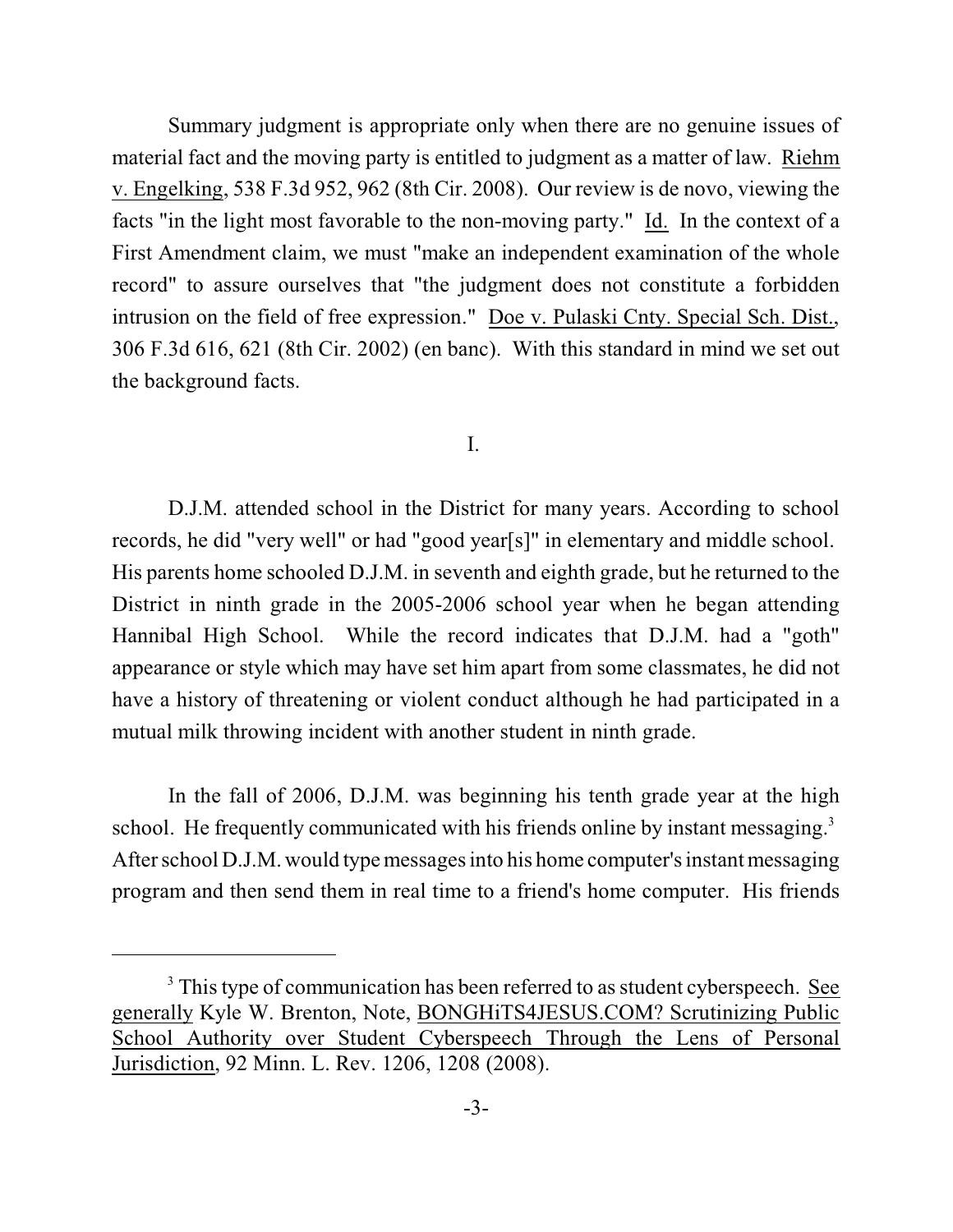would then type messages back. The record indicates that D.J.M. would send instant messages on a near daily basis to several of his friends, including C.M.

After school on October 24, D.J.M. sent instant messages from his home computer to several of his friends including C.M., who was also using her home computer. C.M. eventually became concerned about D.J.M.'s statements and emailed portions of what he had said to a trusted adult friend, Leigh Allen, and later to Principal Darin Powell. When Allen learned from C.M. about the content of their conversation, she advised C.M. to continue talking with D.J.M. Nine pages of C.M.'s conversation with D.J.M. were later recovered from D.J.M.'s computer.

The transcript of the retained portion of the instant message conversation begins with D.J.M. discussing his frustration at having recently been spurned by "L.," a romantic interest.<sup>4</sup> C.M. asks D.J.M. "what kidna gun did your friend have again?" D.J.M. responds "357 magnum." C.M. then replies, "haha would you shoot [L.] or let her live?" D.J.M. answers, "i still like her so i would say let her live." C.M. follows up by asking, "well who would you shoot then lol," to which D.J.M. responds "everyone else." D.J.M. then named specific students who he would "have to get rid of," including a particular boy along with his older brother and some individual members of groups he did not like, namely "midget[s]," "fags," and "negro bitches." Some of them "would go" or "woudl be going." C.M. later forwarded most of these statements to Allen by email. $5$ 

Throughout the conversation, D.J.M. and C.M. used forms of online shorthand. At several points they expressed amusement at the prospect of shooting particular

<sup>&</sup>lt;sup>4</sup>Unless otherwise noted, all of D.J.M.'s statements to C.M. in this portion of their conversation were forwarded by email to either Leigh Allen or Principal Powell.

 $\delta$  Only D.J.M.'s statement that he would "have to get rid of a few negro bitches" was not sent to Allen.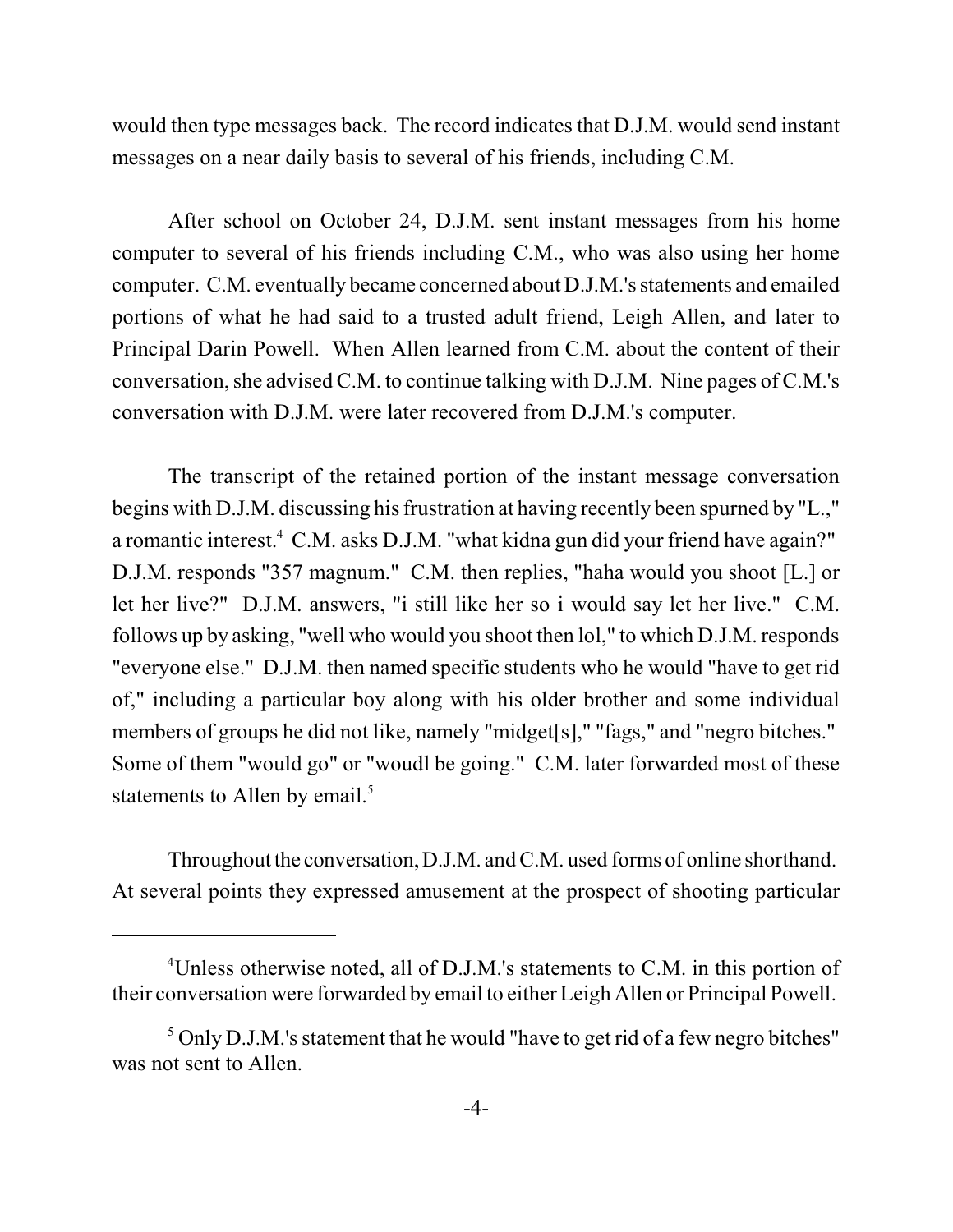individuals or groups by saying things like, "haha," "YAYAYYAY," and "lol." The record reflects that "lol" means the speaker is "laughing out loud." The conversation also touched on other topics including their music preferences, TV shows, body piercings, masturbation, and school classes. From time to time each person left the conversation to do other things.

C.M. became increasingly concerned about the threatening nature of many of D.J.M.'s messages, and without his knowledge she sent instant messages about them to Leigh Allen, an adult friend. C.M. told Allen she needed to talk about "something serious" because D.J.M. had been "talking about taking a gun to school" to "shoot everyone he hates [and] then shoot himself." C.M. also told Allen that D.J.M. "want[ed] to go to school and shoot up the kids he doesnt like and [who] are 'fags.'" C.M. explained that D.J.M. said he "want[ed] hannibal to be known for something" and that D.J.M. had been hospitalized and was "on all sorts of meds."

C.M. confided to Allen that she was "kinda scared" and that D.J.M. had "talked" to a friend . . . [who] said he would give him a gun." Allen responded, "that's some serious stuff, [C.M.], you have to tell." C.M. told Allen that she did not know whether or not D.J.M. was "just depressed for one day" and was "just saying that cuz hes down." Allen asked C.M. to talk to D.J.M. again and determine "if he is serious or not." In Allen's words, "if the kid is bluffing that's one thing, but how would we feel if he isn't?" She was concerned enough herself to contact Principal Powell about the situation and later emailed Powell transcripts of her instant message conversation with C.M.

After reinitiating their online conversation, C.M. asked D.J.M. whether his nervousness "might have been the reason for what.. you wanting to like go shoot everyone??" D.J.M. responded: "wtf how did me shooting people atschool come up into that [conversation]?" He then elaborated, "i still like [L.] and i don't want to do anything hurting or wrong to her." D.J.M. later commented that if he had a gun, a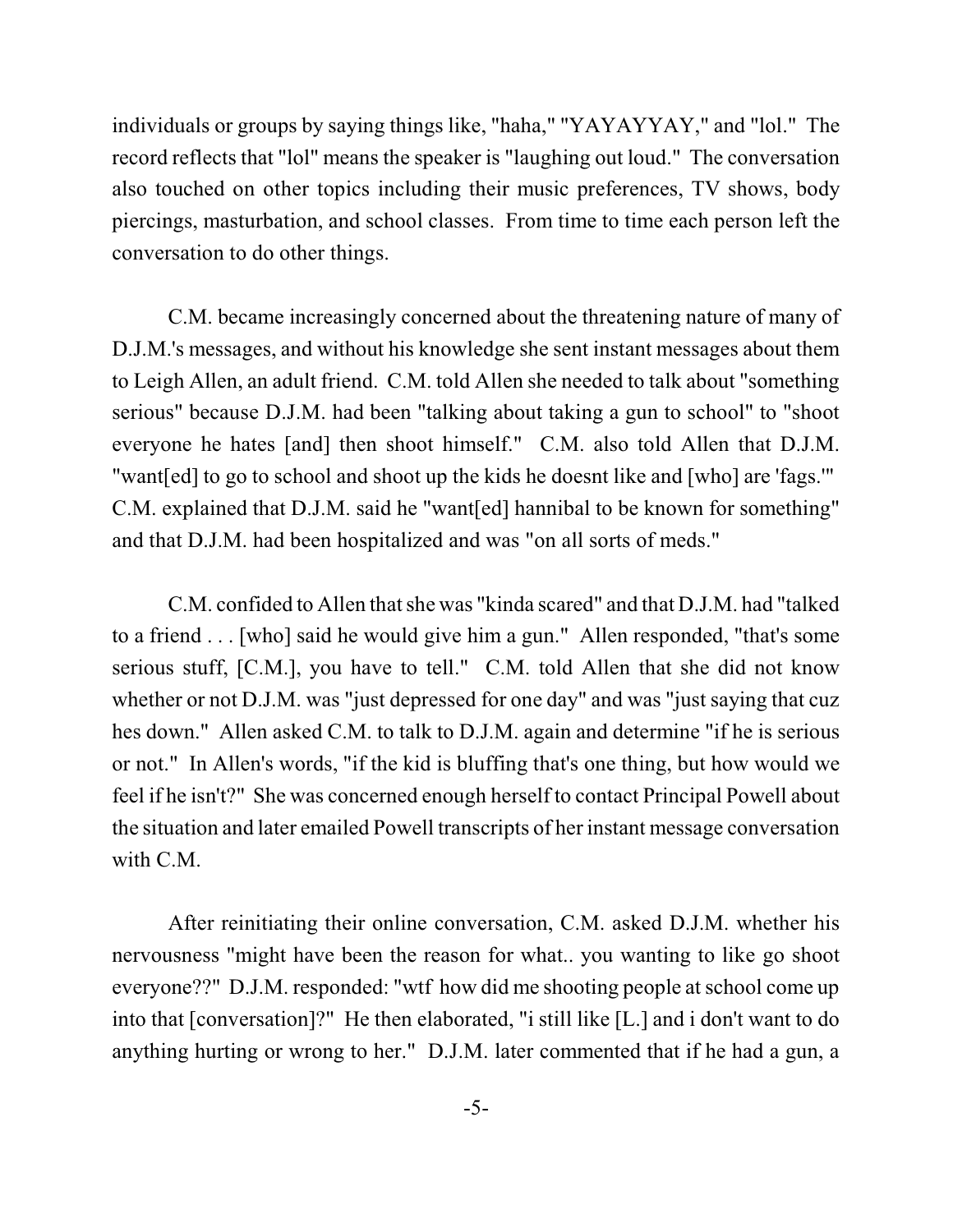particular named classmate "would be the first to die," but then said, "anyways I'mnot going to do that[.] not anytime soon i feel better than i did earlier today." C.M. and D.J.M. continued to converse on other subjects. Meanwhile, C.M. returned to her conversation with Allen. After reading D.J.M's statements, Allen told C.M. that D.J.M. "sounds serious to me" and warned her to "watch what you say to him."

C.M. subsequently emailed Principal Powell excerpts of her conversation with D.J.M. In addition to forwarding portions of their online conversation, C.M. wrote:

[D.J.M.] had told me earlier before I started saving the messages that he had a friend who had a gun that he could get. A revolver i think he said. He told me he wanted Hannibal to be known for something and that after he shot the people he didnt like he would shoot himself . . . . I asked him if he had a way to buy a gun and i asked if he had anyone old enough to get one for him and he said someone who was 21 could get one but he doesnt think he would buy it for him. . . .

After seeing the emails from Allen and C.M., Powell immediately called Jill Janes, the district superintendent. Janes and Powell agreed they should call the police and they did.

Police went to D.J.M.'s house on the same evening, October 24, interviewed him, and took him into custody. After he gave a voluntary statement, he was placed in juvenile detention that night and then referred by juvenile court to Lakeland Regional Hospital for a psychiatric examination. Subsequently he was evaluated at Hawthorn Psychiatric Hospital where he admitted he had contemplated suicide. When he was discharged from the hospital on November 28, he was returned to juvenile detention.

On October 31, one week after D.J.M. had been placed in juvenile detention, Powell and assistant principal Ryan Sharkey decided to suspend him for ten days.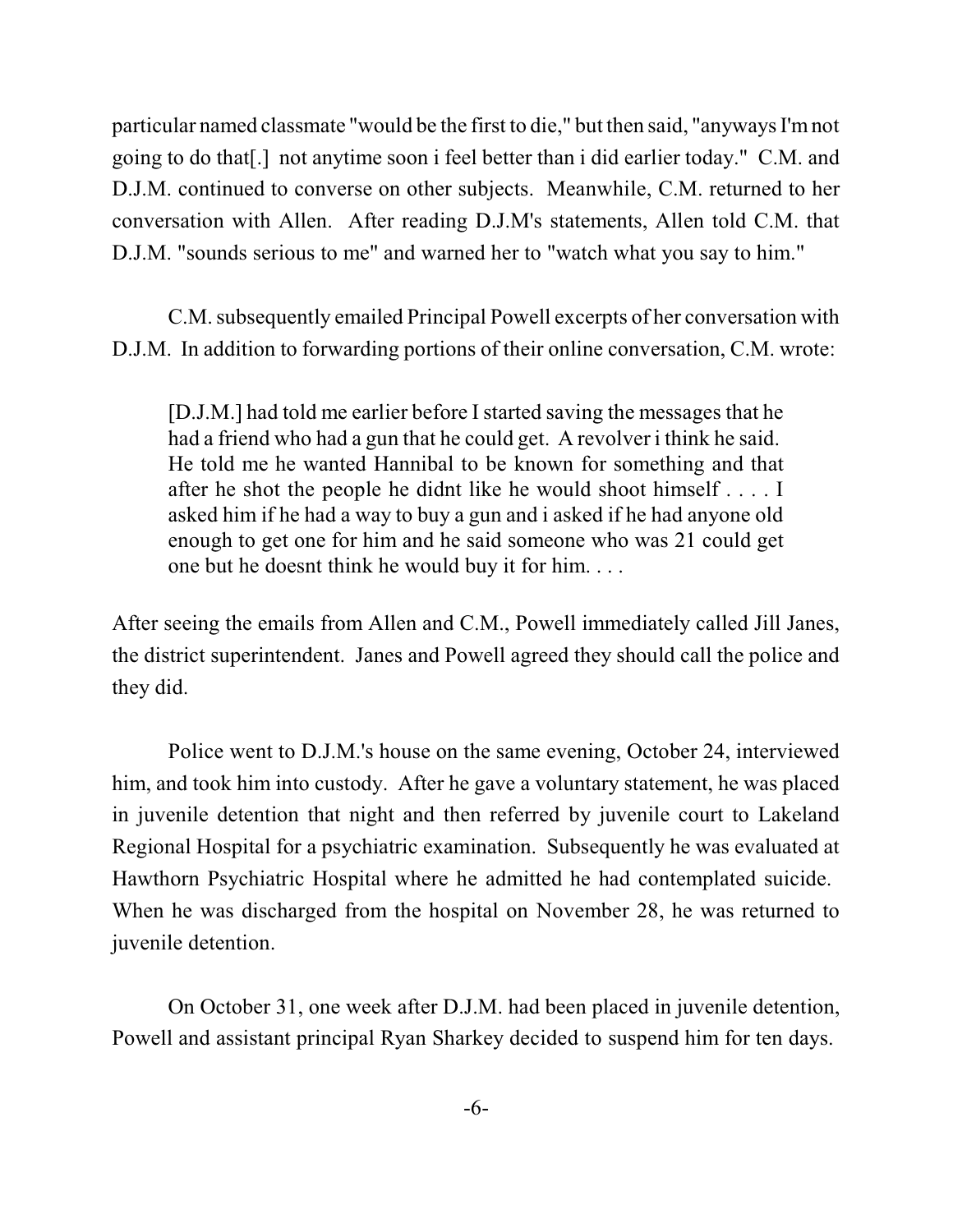Then on November 3, Superintendent Janes extended the suspension for the rest of the school year because D.J.M. had been placed in juvenile detention and his instant message conversation had had a disruptive impact on the school. Both Powell and Janes testified at the hearing before the school board that after word had spread in the school community about D.J.M.'s comments, Powell had received numerous phone calls from concerned parents asking what the school was doing to address D.J.M.'s threats and whether their children were on a rumored hit list. Powell testified that he increased campus security in several respects, including assigning staff to monitor entrances and public areas, limiting access to the school, and communicating these changes to parents. D.J.M. did not return to the high school until the following year, but graduated ahead of the rest of his class.

D.J.M.'s parents appealed his suspension to the school board. After according D.J.M. the type of due process procedures suggested in Goss v. Lopez, 419 U.S. 565, 584 (1975), the board found that D.J.M.'s actions had been "prejudicial to the good order and discipline in the Hannibal School District," having "caused significant disruption and fear," and that he had violated the student code of conduct which prohibited disruptive and threatening speech. Thereafter the board unanimously affirmed Janes's suspension of D.J.M. for the remainder of the 2006-07 school year.

D.J.M.'s parents subsequently brought this action in Missouri circuit court, alleging that his suspension had violated his First Amendment right to free speech and requesting administrative review of the board's decision under state law. They sought various types of relief, including an order rescinding the suspension of D.J.M., damages, and attorney fees. The District removed the case to the federal district court, which ultimately granted summary judgment in its favor. On the § 1983 claim the court held that D.J.M.'s speech had been an unprotected true threat and alternatively that the District could properly discipline him for his speech because of its disruptive impact on the school environment. The district court then remanded D.J.M.'s state law claim to the Missouri circuit court.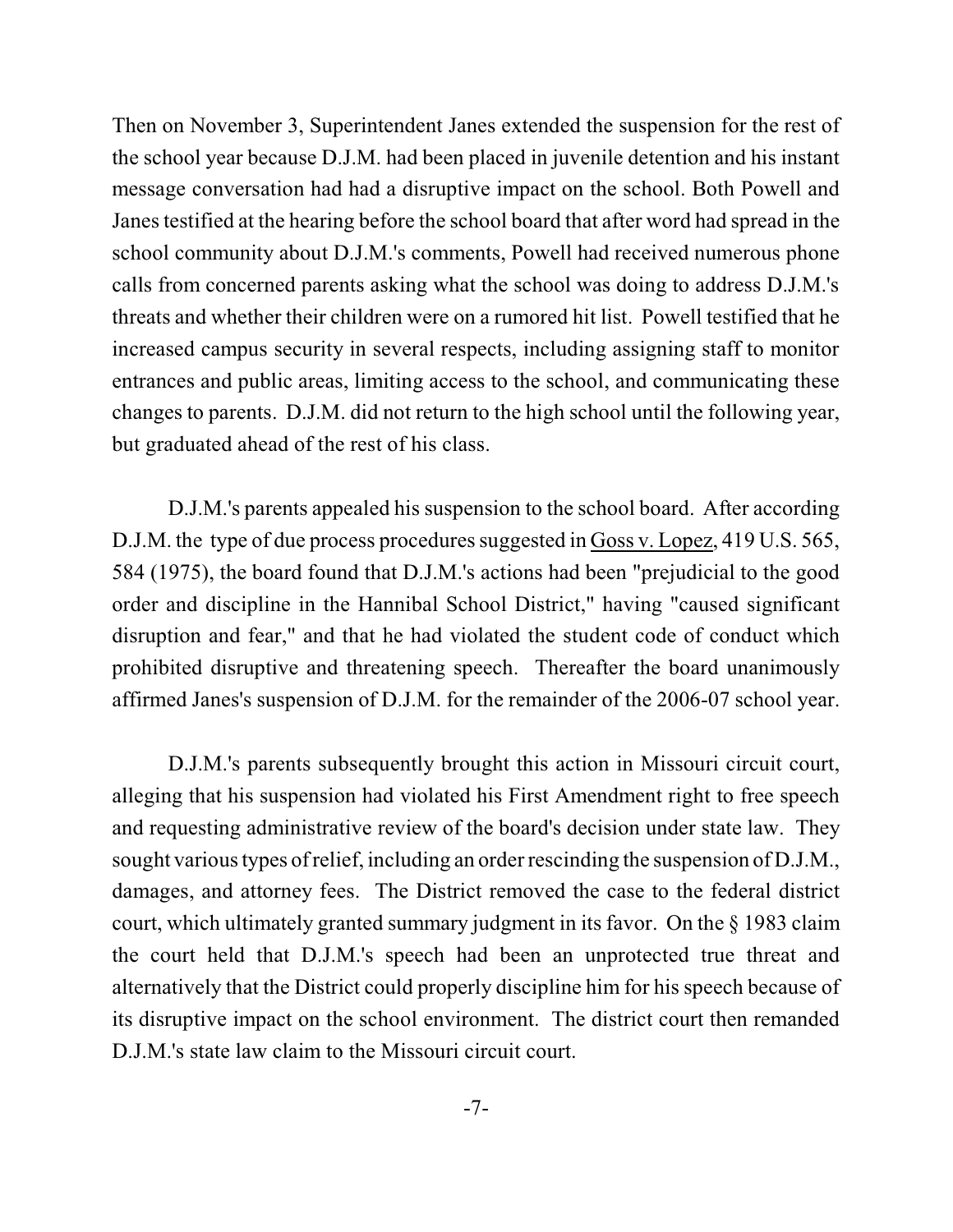D.J.M. now appeals the district court's grant of summary judgment. He asserts that he had not intended to make any true threats and that his messages were not serious expressions of intent to harm. He also argues that his speech was not student speech because it was online outside of school. He claims that the school's decision to suspend him was a content based restriction violating the First Amendment. The District responds that D.J.M.'s statements, as reported very soon after they had been made, satisfied Doe's true threat test, see 306 F.3d at 624, that it had not been required to wait for an actual attack on others to notify the police, that his messages had been disruptive to the school community, and that it was justified in suspending him after he was placed in juvenile detention.

On its appeal, the District objects to the district court's denial of its motion for summary judgment on D.J.M.'s state law claim for administrative review of the Board's decision, arguing that that claimis now moot because D.J.M. has received his high school diploma. D.J.M. argues that the case is not moot because his suspension records are still part of his file, and even though confidential, they could be released either accidentally or as part of some future criminal or civil proceeding.

### II.

## A.

The Supreme Court has decided four leading cases involving student speech and the First Amendment, and their guidance is instructive even though the cases all arose either at school or at a school sponsored event. In the first, the Court decided that nondisruptive armbands worn by students with a message opposing the Vietnam War was protected under the First Amendment. Tinker v. Des Moines Indep. Cmty. Sch. Dist., 393 U.S. 503 (1969). It pointed out that there was no evidence "that the school authorities had reason to anticipate that the wearing of the armbands would substantially interfere with the work of the school or impinge upon the rights of other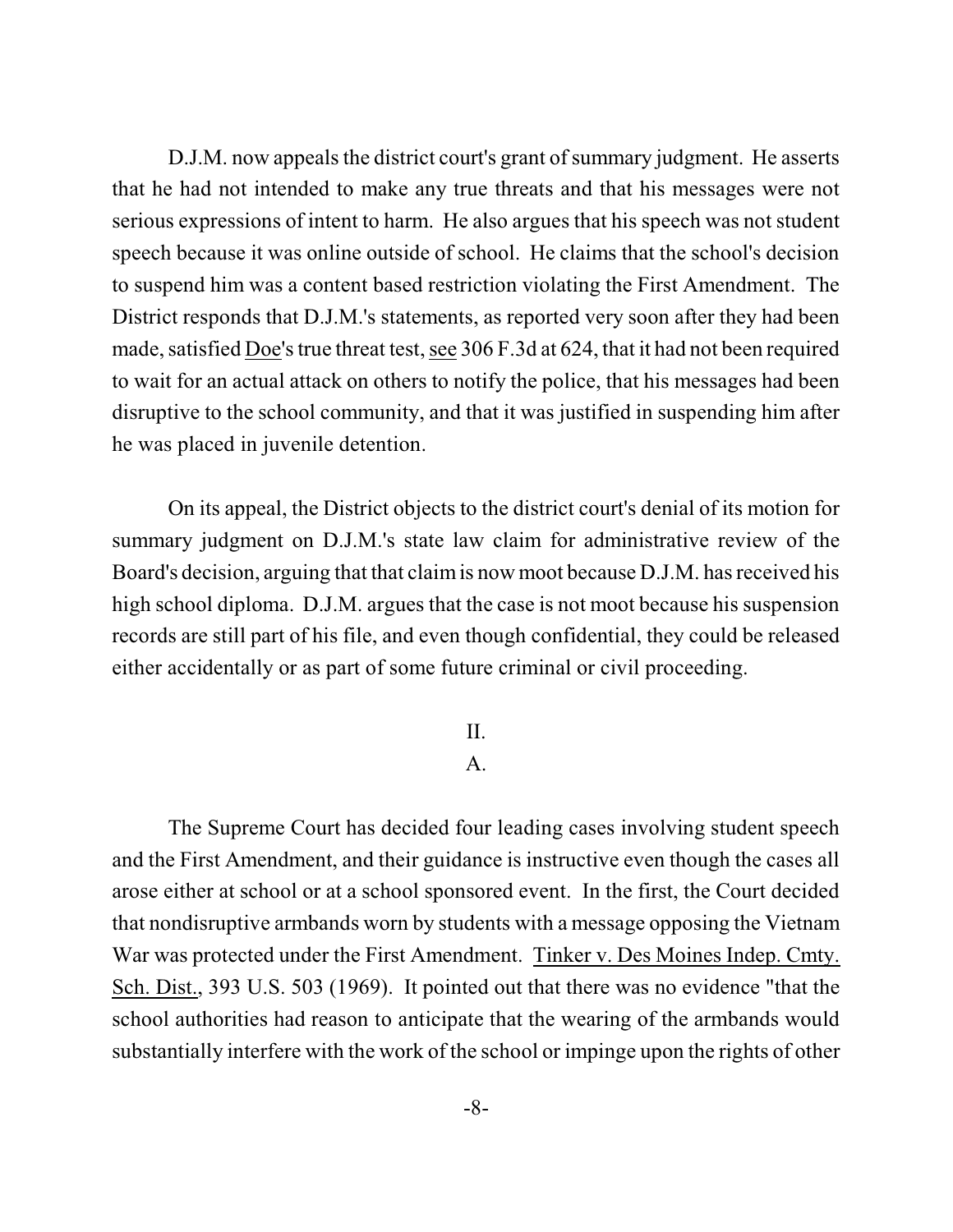students." Id. at 509. There had been nothing to cause school authorities to expect "substantial disruption of or material interference with school activities." Id. at 512. In each of the succeeding cases the Court started its analysis by referring to its decision in Tinker. In Bethel School District No. 403 v. Fraser, the Court determined that the First Amendment did not prevent school authorities from suspending a student who had given a vulgar and lewd assembly speech which could "undermine the school's basic educational mission." 478 U.S. 675, 686 (1986). The Court concluded in Hazelwood School District v. Kuhlmeier that reasonable restrictions on speech in a student newspaper and excisions to protect student privacy rights could reasonably be imposed without violating the First Amendment. 484 U.S. 260, 270 (1988). The Court contrasted the issue in Tinker, which it described as "whether the First Amendment requires a school *to tolerate* particular student speech" as opposed to the issue in Kuhlmeier, "whether the First Amendment requires a school affirmatively *to promote* particular speech." Id. at 270–71 (emphasis added). "So long as [educational] actions are reasonably related to legitimate pedagogical concerns," they will not violate the First Amendment. Id. at 273.

Finally in Morse v. Frederick, Chief Justice Roberts reviewed the Court's approach in these prior decisions before holding "that schools may take steps to safeguard those entrusted to their care from speech that can reasonably be regarded as encouraging illegal drug use." 551 U.S. 393, 397 (2007). At a class trip a student and his friends had opened a large banner in public stating "BONG HiTS 4 JESUS." The superintendent later testified that the banner's message promoted illegal drug use and was "clearly disruptive of and inconsistent with the school's educational mission." Id. at 398. The Court observed that "[s]chool principals have a difficult job, and a vitally important one," id. at 409, for they must react "on the spot" to unexpected events. Id. at 410. It concluded that the student's suspension did not violate the First Amendment because school authorities did not have to "to tolerate at school events student expression that contributes to those dangers [of illegal drug use]." Id.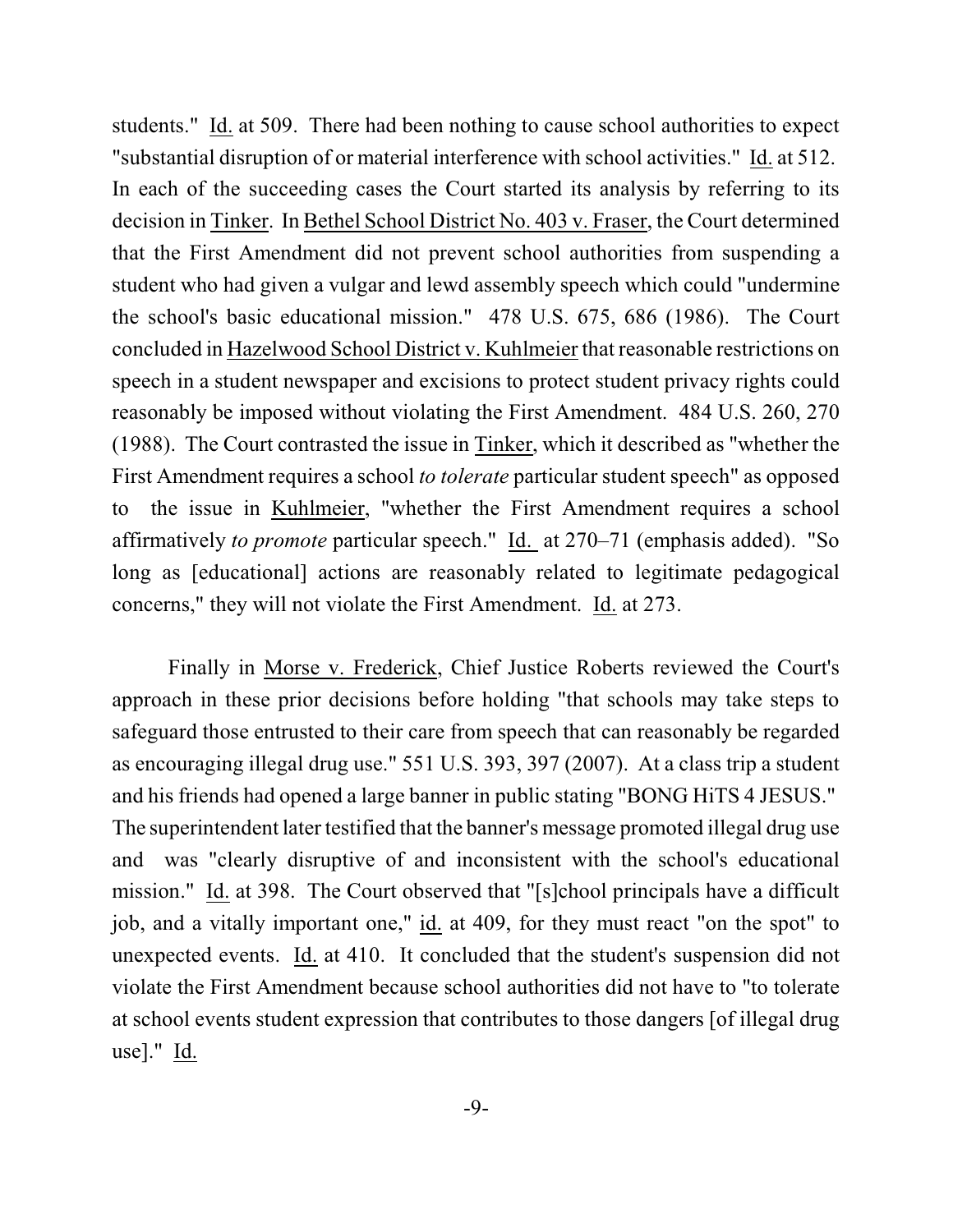In none of these cases was the Court faced with a situation where the First Amendment question arose from school discipline exercised in response to student threats of violence or for conduct outside of school or a school sanctioned event. Such cases have been brought in the lower courts, however, and the courts of appeal have taken differing approaches in resolving them. One line of cases centers on the concept of "true threats" derived from Watts v. United States, 394 U.S. 705, 708 (1969) (per curiam), where a criminal conviction for threatening the President was reversed because the defendant's statement was found not to have been a true threat. The other line focuses on the substantial disruption issue identified in Tinker. And recently courts have been asked to apply First Amendment principles to situations arising from out of school instant messaging by students.

## B.

The leading case in the Eighth Circuit dealing with a student threat arose from a letter written by a student outside of school. See Doe v. Pulaski Cnty. Special Sch. Dist., 306 F.3d 616 (8th Cir. 2002) (en banc). A friend who had seen the letter told the girl to whom the letter was addressed about its contents and later took it to her in school where she read it during a gym class. The author of the letter was a fellow student and former boyfriend who expressed in his letter a "pronounced, contemptuous and depraved hate" for her and referred to her as a "'bitch,' 'slut,' 'ass,' and a 'whore.'" Id. at 625. The letter used graphic language and spoke about his desire "to sodomize, rape, and kill" her. Id. A student present while the girl read the letter immediately reported it to a school resource officer who went back to the gym where he found the girl "frightened and crying." Id. at 620. After a school administrator learned about the letter, its author was suspended. "[I]n the wake of Columbine and Jonesboro," our court found it "untenable" that school officials learning about the letter "would not have taken some action based on its violent and disturbing content." Id. at 626 n.4. Since the letter contained true threats, expulsion of the student did not violate the First Amendment.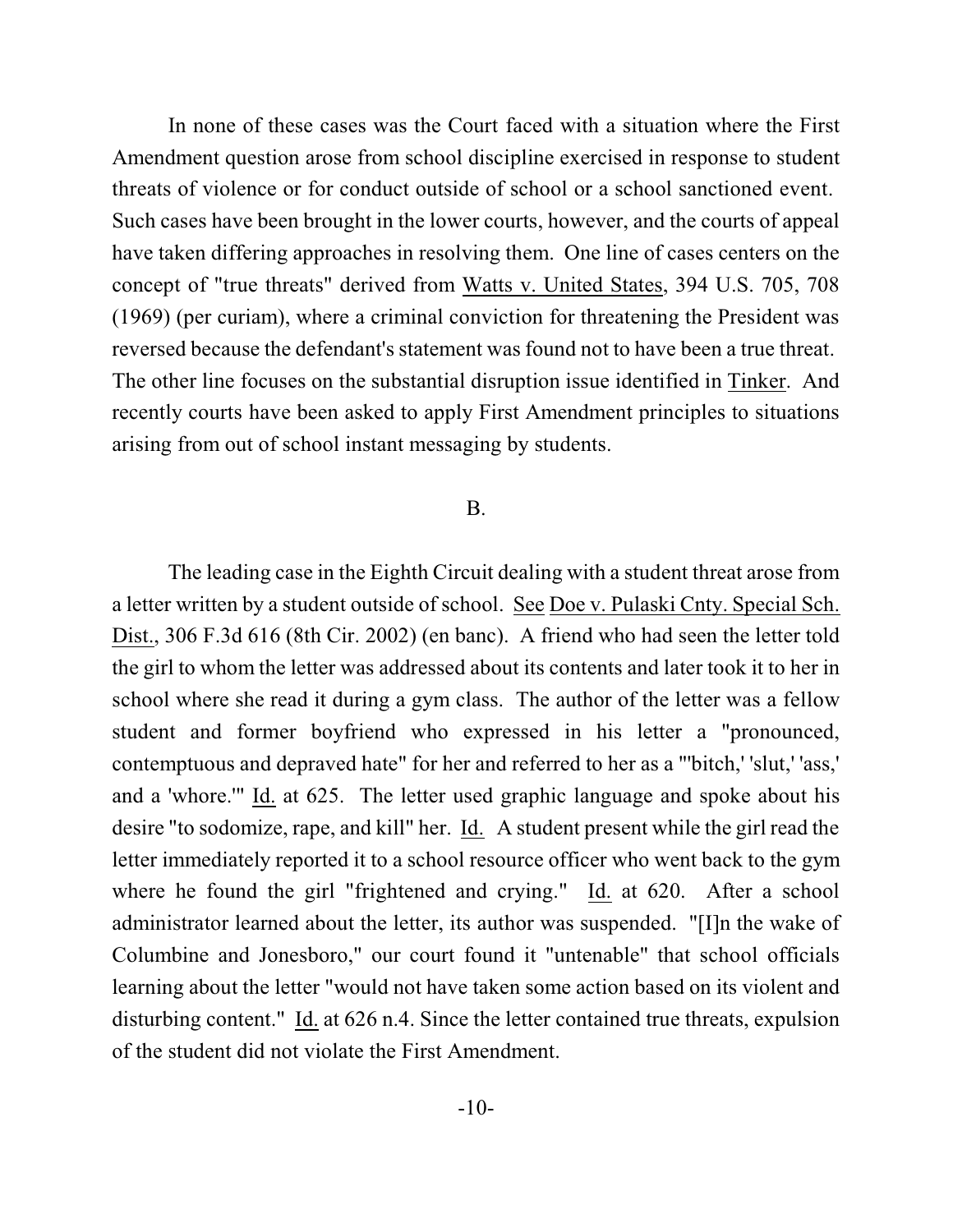Doe defined a true threat as a "statement that a reasonable recipient would have interpreted as a serious expression of an intent to harm or cause injury to another." Doe, 306 F.3d at 624. The speaker must in addition have intended to communicate his statement to another. Id. That element of a true threat is satisfied if the "speaker communicates the statement to the object of the purported threat *or* to *a third party*." Id. (emphasis added).

Here, the district court concluded that D.J.M. "had the requisite intent to communicate his threat because he communicated his statements to  $[C.M.]$ ," and that he "should have reasonably foreseen that his statements would have been communicated to his alleged victims" since a reasonable person should be aware that electronic communications can now be easily forwarded. Although D.J.M. did not communicate any threatening statements to the teenagers targeted in his messages, he intentionally communicated them to C.M., a third party. Since C.M. was a classmate of the targeted students, D.J.M. knew or at least should have known that the classmates he referenced could be told about his statements. See id. at 624.

D.J.M. contends that Doe's statement, that the intent to communicate element of a true threat issatisfied if the speaker communicates with a third party about it, was dicta because the student author there had actually "discussed the letter in more than one phone conversation with [the victim]." Doe, 306 F.3d at 625. It was a third party who took the letter to her, however, permitting her to see all of its detail, causing her to cry, and bringing it to the attention of a school official. Id. at 612–20. D.J.M. also relies on Porter v. Ascension Parish School Board, 393 F.3d 608 (5th Cir. 2004), cert. denied, 544 U.S. 1062 (2005), to support his position that he had not intended to communicate any threat.

The facts in Porter are quite different than in D.J.M.'s case. In Porter, a student had drawn a sketch at home showing his school under attack "by a gasoline tanker truck, missile launcher, helicopter, and various armed persons." Porter, 393 F.3d at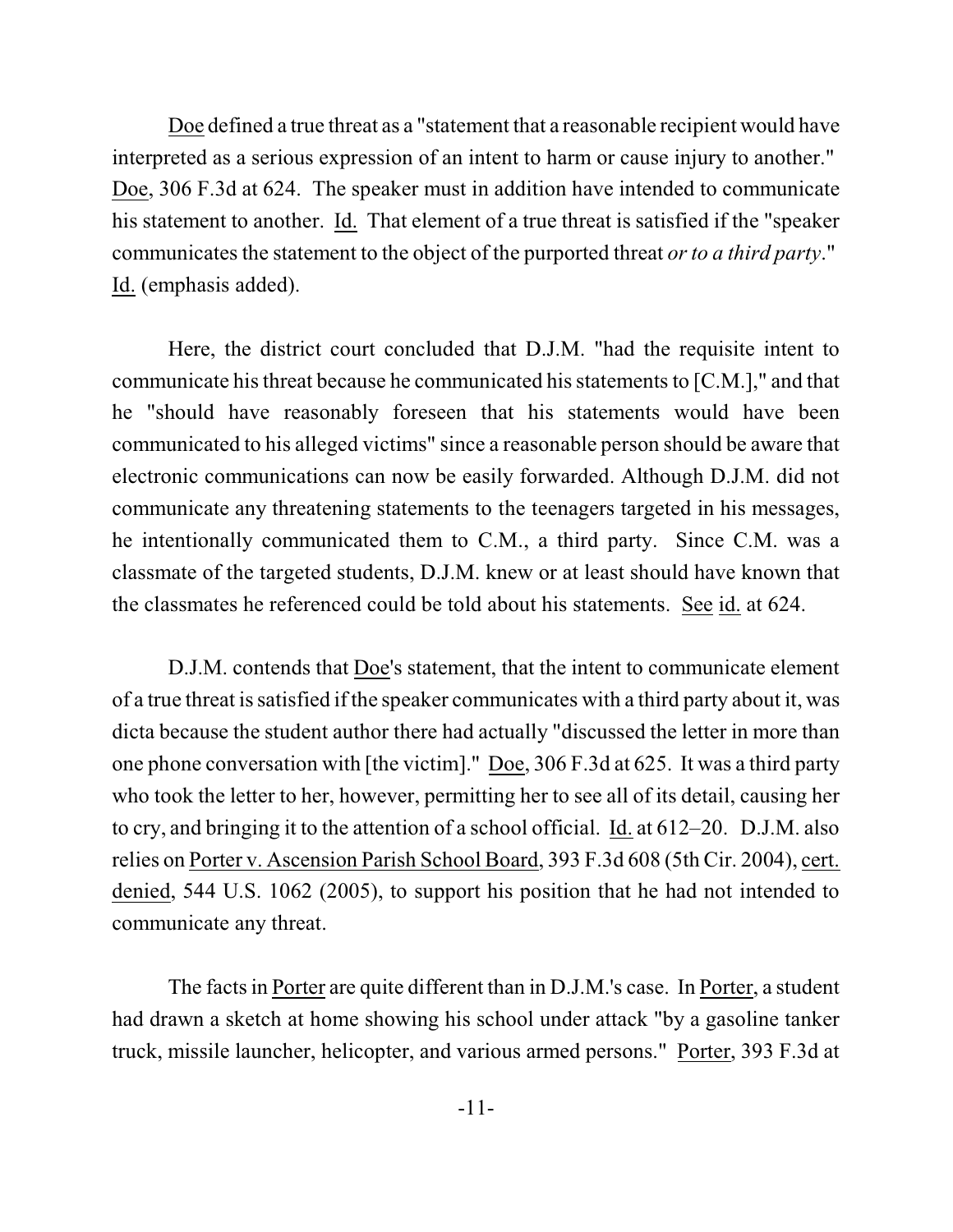611. Instead of communicating it to anyone at school, he put the sketch pad in a closet where it remained for two years until found by his brother and "unwittingly" taken to school. Id. at 615. The Fifth Circuit concluded that "because [the student's] drawing cannot be considered a true threat as it was not intentionally communicated, the state was without authority to sanction him for the message it contained. Id. at 618. In contrast, D.J.M. intentionally sent his messages to his classmate C.M. who transmitted them to the school authorities shortly after they were made. Since D.J.M. intentionally communicated his threats to C.M., a third party, the district court did not err in finding that they were true threats.

D.J.M. also argues that the district court erred in concluding that he had raised no genuine fact issues as to whether a reasonable recipient would view his instant messages as serious expressions of intent to harm. He asserts that his instant messages were made in jest out of teenage frustration and in response to "goading" by C.M. The district court concluded that D.J.M.'s statements, when viewed in their entirety, were true threats not subject to First Amendment protection. It based this conclusion on his admission that he was depressed at being rejected by a romantic interest; his "access to weapons" which made his threats "believable"; C.M.'s report that D.J.M. said he intended to take a gun to school to shoot everyone he hates and then himself; his expressed "desire to kill at least five classmates"; his telling C.M. he "wanted Hannibal to be known for something"; and C.M.'s growing concern that caused her to contact a trusted adult about his threats. These conclusions were based on the record, and D.J.M. has not shown that they were erroneous.

In another Eighth Circuit case involving student speech, Riehm v. Engelking, 538 F.3d 952, 962 (8th Cir. 2008), we affirmed a summary judgment in favor of school officials. We held that a student's graphic essay had been an unprotected true threat. He had "expressed, in graphic terms, a plan to kill [his English teacher] and himself." Riehm, 538 F.3d at 964. The murder had been described "in gruesome detail, including shattering [the teacher's] eye with a bullet and licking her blood from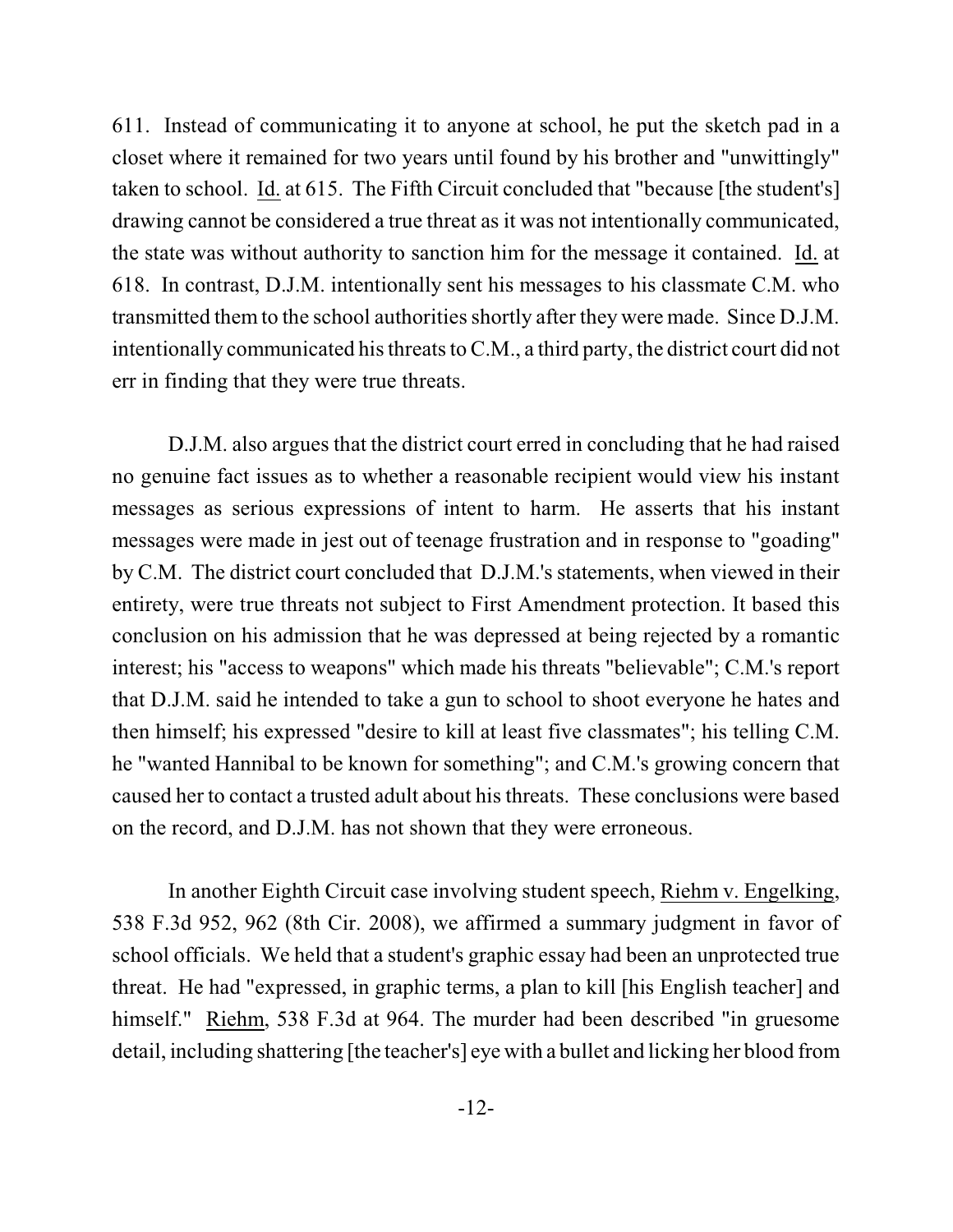[the student's] lips." Id. The essay's hate filled "obsession with weapons and gore" and its description of her murder and his suicide led "to the inescapable conclusion that it was a serious threat." Id.

There is much in this case similar to Riehm. Here, the speaker also mentioned suicide in connection with a potential school shooting. D.J.M. identified a specific type of gun he could use and listed a number of specific individuals he planned to shoot. In his words, one girl "woudl be going" while he would "let [a different girl] live." He wrote that he would "have to get rid of a few negro bitches" and that if he had a gun, another classmate would "be the first to die." Combined with his admitted depression, his expressed access to weapons, and his statement that he wanted Hannibal "to be known for something," we find no genuine dispute of material fact regarding whether his speech could be reasonably understood as a true threat.

Both here and in the district court, D.J.M. argued that the emails C.M. and Allen sent to Powell contained inadmissible hearsay to the extent they contained statements not in the transcript recovered from his own computer.<sup>6</sup> The district court held these statements admissible under the "state of mind" exception to the hearsay rule. Federal Rule of Evidence 803(3) provides that a statement of the declarant's "then existing state of mind" is not excludable hearsay. The district court concluded that C.M.'s statements were relevant to "whether her reaction and state of mind were that of a 'reasonable person."" C.M.'s email to Powell relating that D.J.M. had said he "wanted Hannibal to be known for something" shows her concern that he was serious about committing violent acts at school, a relevant factor for the District to

 $6$  D.J.M. also argues that statements he voluntarily made to the police are "confidential and privileged" under state law. See Mo. Rev. Stat. § 211.271 Subd. 3. We focus on his internet transmissions and the related emails sent by C.M. and Allen and need not consider whether his statement to the police would be admissible under federal law. The District's actions were not based on that statement which was inadvertently produced during discovery after this case was filed.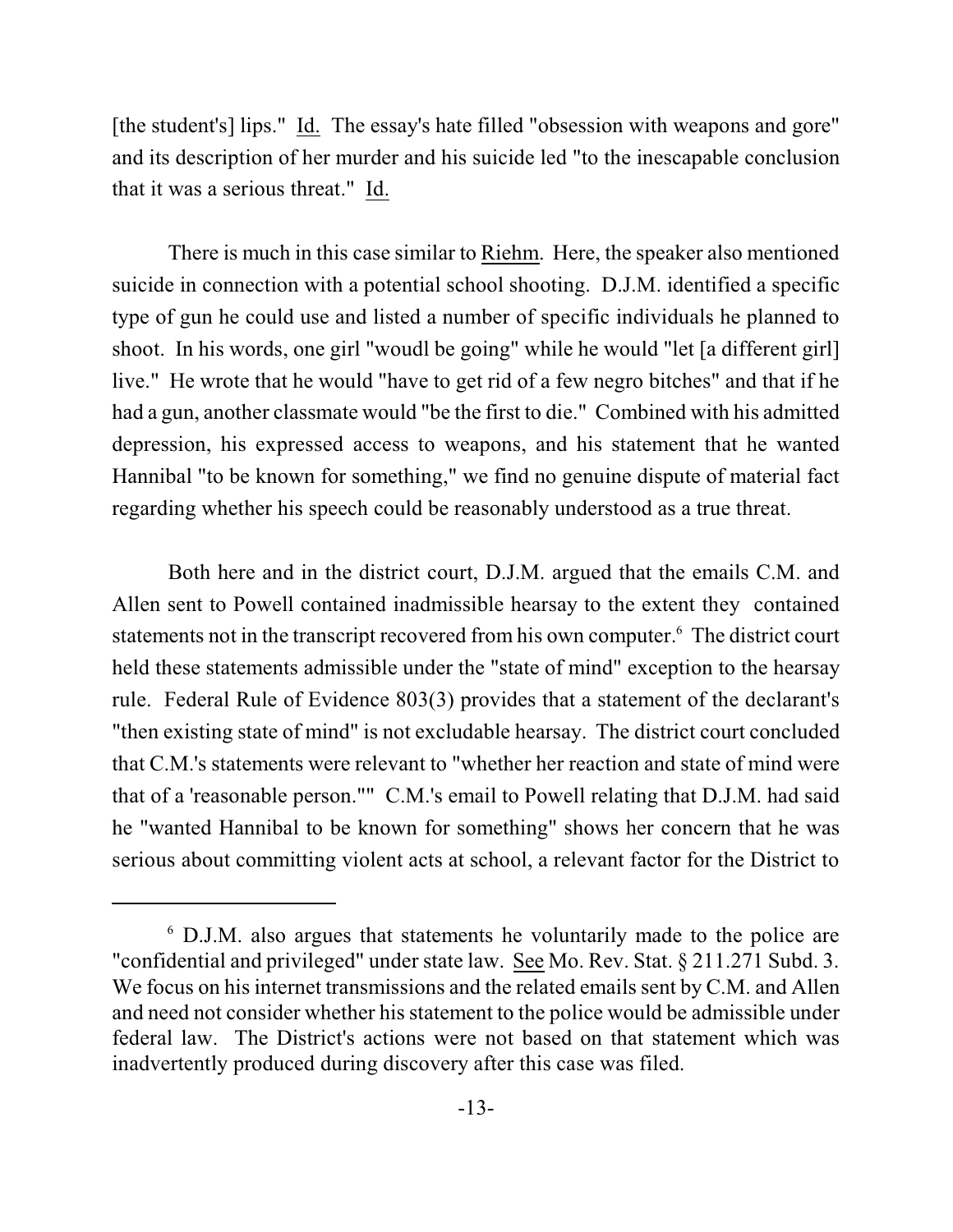consider in determining an appropriate response. Allen's statement that D.J.M. "sounds serious to me" is admissible for the same reason. See Curtis Lumber Co., Inc. v. La. Pac. Corp., 618 F.3d 762, 783 n.18 (8th Cir. 2010) (statements admissible because they "show[ed] the effect of the out-of-court statements on the listener").

D.J.M. also argues that there was a genuine issue of material fact as to whether his statements were sufficiently serious to be perceived as a true threat. He points to factors discussed in two criminal cases, Watts and United States v. Dinwiddie, 76 F.3d 913, 925 (8th Cir.), cert. denied, 519 U.S. 1043 (1996). In Watts, the Supreme Court reversed a conviction for threatening the president where the defendant had stated, "If they ever make me carry a rifle the first man I want to get in my sights is L.B.J." 394 U.S. at 706. The Court looked to three factors in holding that the statement was not a true threat: its context, its "expressly conditional nature," and the reaction of the listeners. Id. at 708. In Dinwiddie, we discussed additional factors: "whether the threat was communicated directly to its victim, whether the maker of the threat had made similar statements to the victim in the past, and whether the victim had reason to believe that the maker of the threat had a propensity to engage in violence." Dinwiddie, 76 F.3d at 925 (citations omitted). D.J.M. argues that, like the crowd in Watts, the "listener" here (C.M.) reacted by "laughing out loud" and points to his failure to communicate any threats directly to his victims, his lack of a history of violence, and his statements that he would not act "anytime soon."

We disagree. The record here does not reveal any genuine dispute of material fact on the controlling question presented: whether a "reasonable recipient would have interpreted [D.J.M.'s statements] as a serious expression of an intent to harm or cause injury to another." Doe, 306 F.3d at 624. D.J.M.'s references to targeted classmates as "midget[s]," "fags," and "negro bitches" are hate filled comments. His statements that five specific named individuals "would go" or "would be the first to die" were real cause for alarm, especially since he talked about using a 357 magnum that could be borrowed from a friend. The reaction of those who read his messages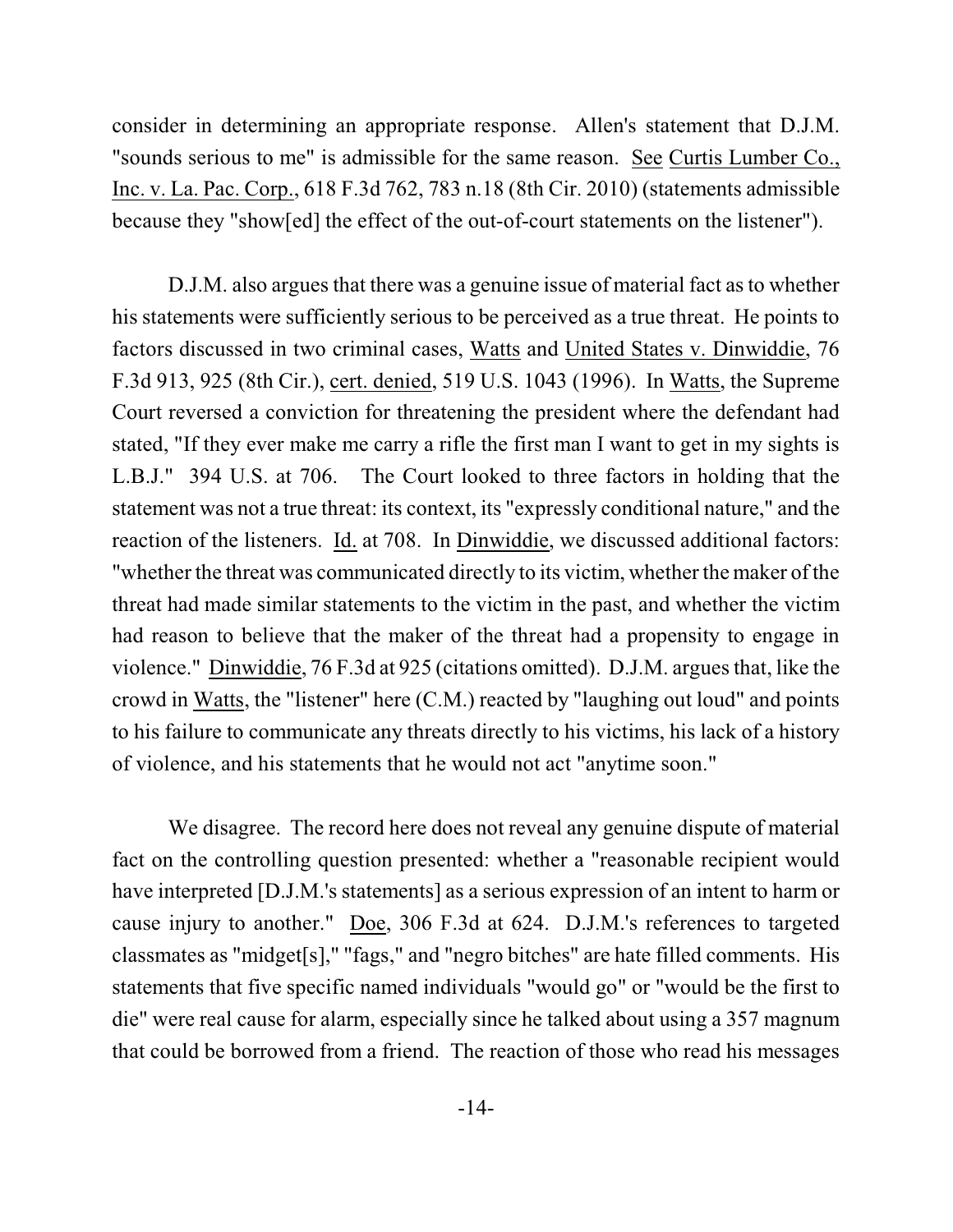is evidence that his statements were understood astrue threats. C.M. contacted Allen, a trusted adult, to discuss what in her words was "something serious." When Allen saw D.J.M.'s messages, she wrote that this was "serious stuff," that D.J.M. "sounds serious to me," and contacted Powell. After Powell and superintendent Janes learned ofthe statements, they were concerned enough to contact the police. Despite D.J.M.'s assertion that his instant messages were intended as a joke, a juvenile court judge thought the situation serious enough to order him admitted to Lakeland Regional Hospital for psychiatric evaluation. The record does not reveal that any person who became aware of D.J.M.'s speech thought he was joking.

True threats are not protected under the First Amendment, and here the District was given enough information that it reasonably feared D.J.M. had access to a handgun and was thinking about shooting specific classmates at the high school. In light of the District's obligation to ensure the safety of its students and reasonable concerns created by shooting deaths at other schools such as Columbine and the Red Lake Reservation school, the district court did not err in concluding that the District did not violate the First Amendment by notifying the police about D.J.M.'s threatening instant messages and subsequently suspending him after he was placed in juvenile detention.

The First Amendment did not require the District to wait and see whether D.J.M.'s talk about taking a gun to school and shooting certain students would be carried out. Compare Morse, 551 U.S. at 410. Because the District had reason to be alarmed upon hearing the almost contemporaneous concerns brought to it by another student and a trusted adult, it appropriately intervened by referring the matter to the police. After volunteering a statement to the police, D.J.M. was placed in juvenile detention and a juvenile court judge ordered him admitted to a hospital for psychological evaluation. Several days after these events, and only after the school environment had been disrupted by rumors about D.J.M.'s instant messages, school officials suspended him for ten days. Based on D.J.M.'s placement in juvenile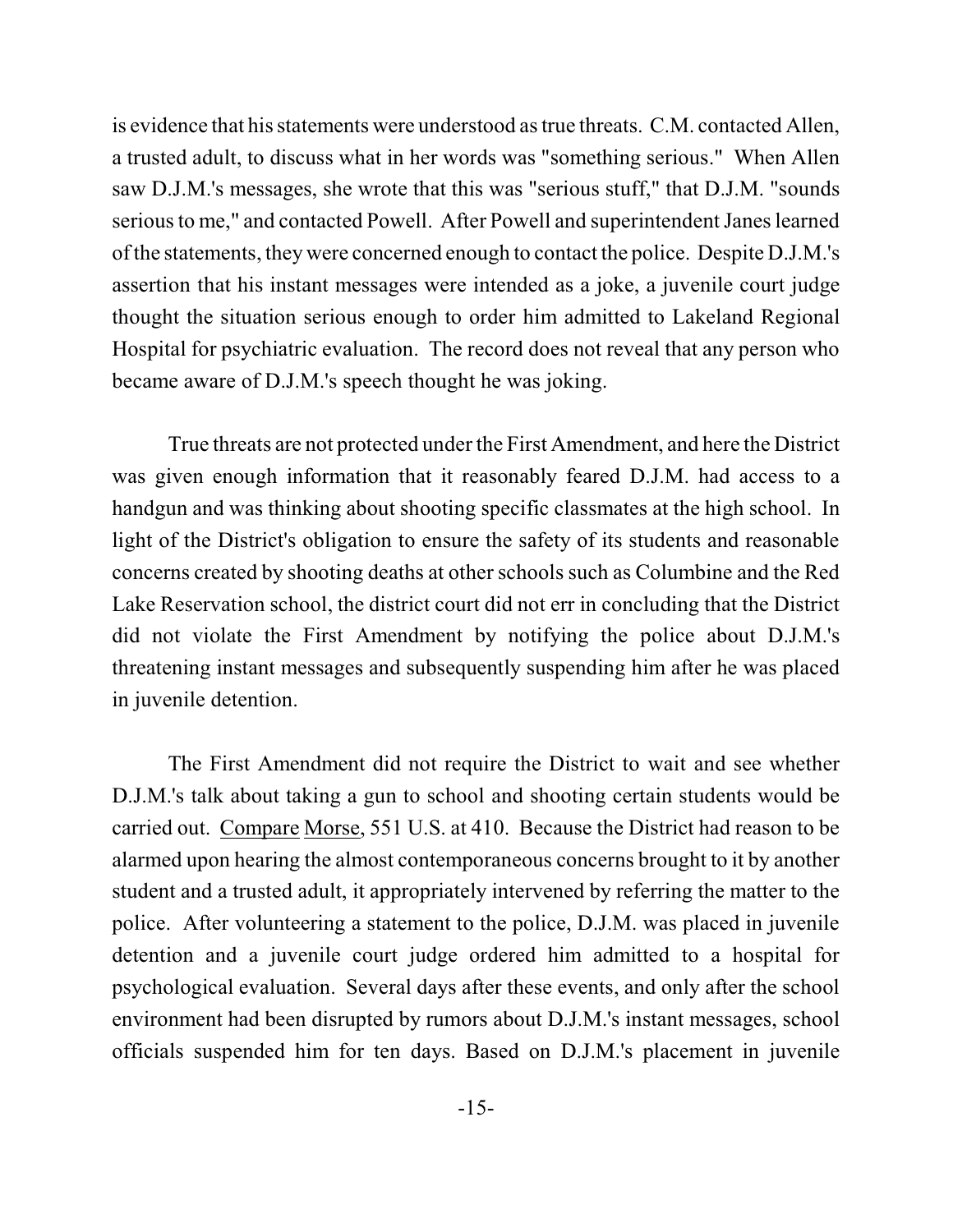detention as well as his referral to a psychiatric hospital and the ongoing disruption his statements caused as they became known in the school community, Superintendent Janes extended his suspension for the remainder of the year.

The District afforded D.J.M. a full due process hearing to challenge his suspension, after which the school board concluded that his actions had violated the student code of conduct by causing "significant disruption and fear." The undisputed facts here show that school officials would have exposed the District to what reasonably appeared to them as a serious risk of harm to students and disruption of the school environment if no action had been taken in response to D.J.M.'s threatening instant messages which met our court's test for true threats. Viewing the entire factual circumstances surrounding D.J.M.'s statements and the District's awareness of recent school shootings, Doe, 306 F.3d at 626  $\&$  n.4, we conclude it did not violate the First Amendment by notifying the police of D.J.M.'s threatening messages and later suspending him.

### $C_{\cdot}$

In addition to the line of school cases which used a true threat analysis to decide the First Amendment issues raised, there is another line which uses a substantial disruption analysis based on the Supreme Court's Tinker decision. Of particular interest here is Wisniewski v. Weedsport Central School District, 494 F.3d 34, 36 (2d Cir. 2007), which like the instant case involved student instant messaging outside of school which threatened deadly acts inside it. The widespread use of instant messaging by students in and out of school presents new First Amendment challenges for school officials. Instant messaging enables student messages to be rapidly communicated widely in school and out. School officials cannot constitutionally reach out to discover, monitor, or punish any type of out of school speech. When a report is brought to them about a student threatening to shoot specific students at school, however, they have a "difficult" and "important" choice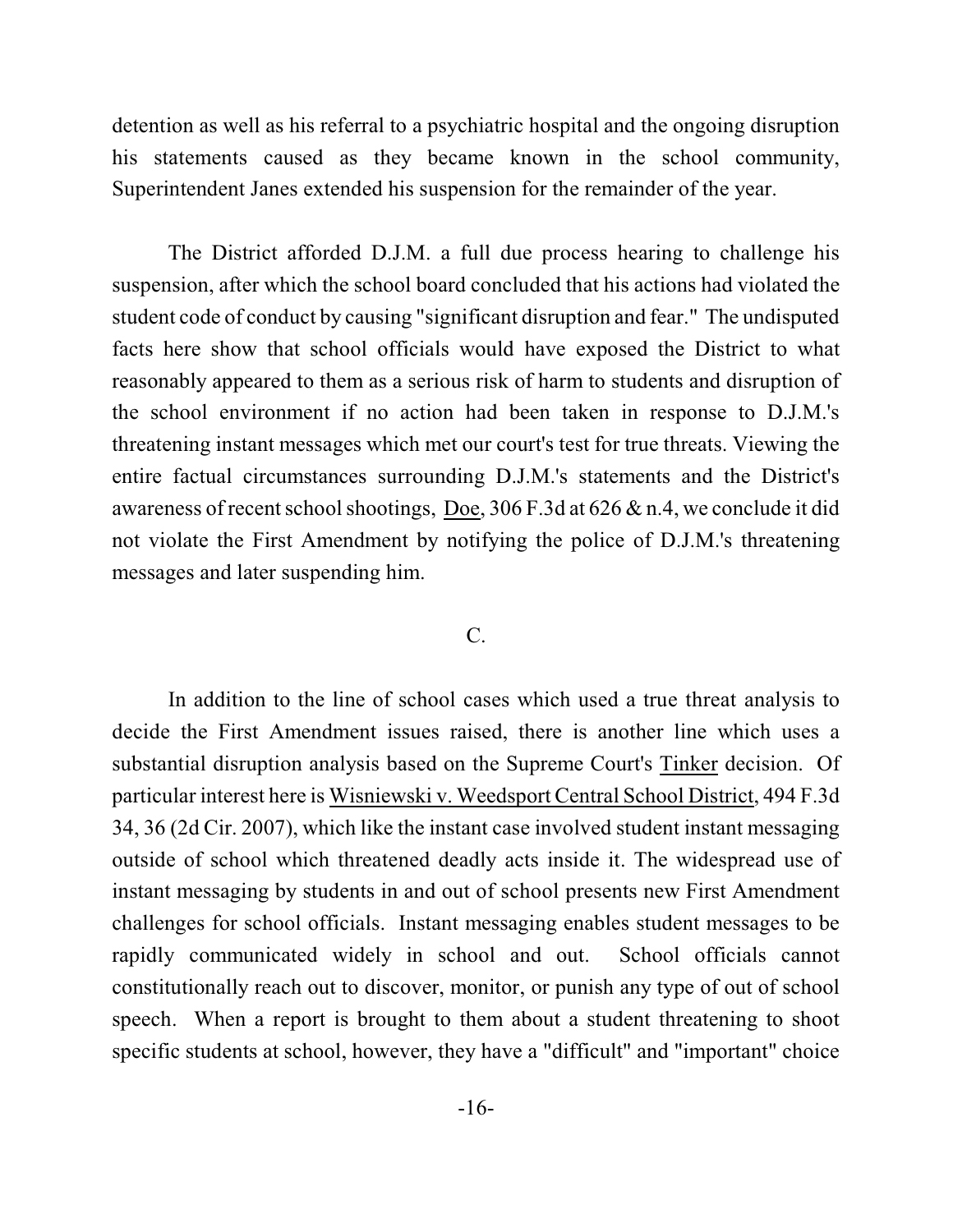to make about how to react consistent with the First Amendment. See Morse, 551 U.S. at 409.

The Court in Tinker explained that "in class *or out of it*," 393 U.S. at 513 (emphasis added), conduct by a student which "might reasonably have led school authorities to forecast substantial disruption of or material interference with school activities" is not "immunized by the First Amendment." Id. at 514. Since student armbands expressing opposition to the VietnamWar were not disruptive to the school environment there, they were protected by the First Amendment. The Court has subsequently described its holding in Tinker as prohibiting school officials from suppressing student speech without reasonably concluding that the speech "materially and substantially disrupt[s] the work and discipline of the school." Morse, 551 U.S. at 404.

In Wisniewski, a student sent outside of school an instant message to some friends, portraying an icon with a pistol shooting a bullet and text about killing his English teacher. Another student discovered it and took it to the English teacher. School authorities notified the police, suspended the student, and proposed a long term suspension. See Wisniewski, 494 F.3d at 37–38. In deciding whether the student's First Amendment rights had been violated the Second Circuit chose not to "pause to resolve" whether the student's internet transmission was a true threat, for it considered the Tinker standard to be the more appropriate test. Id. at 36. There was no dispute that the messages had in fact reached the school and the panel unanimously agreed that it had been "reasonably foreseeable that the [instant messaging] icon would come to the attention of the school authorities and the teacher" and that it would "create a risk of substantial disruption within the school environment." Id. at 39–40 & n.4. The First Amendment claim had therefore been properly dismissed.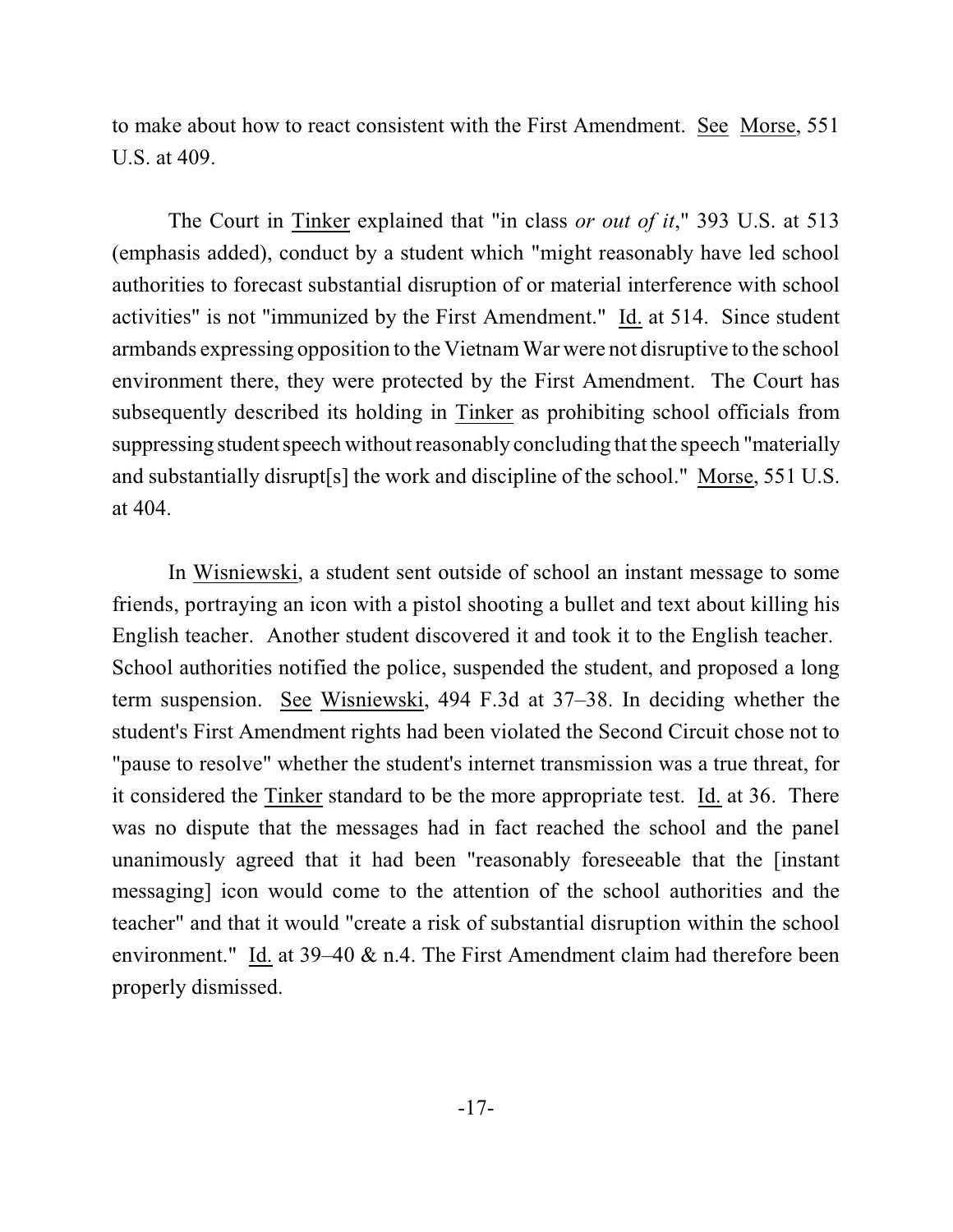The Eleventh Circuit also used the Tinker standard to decide Boim v. Fulton County School District, 494 F.3d 978 (11th Cir. 2007), a case involving a student essay which described a dream about shooting her math teacher. It was discovered at school where she was seen passing it to another student. In deciding her family's First Amendment claims the court ruled that the student had "clearly caused . . . a material and substantial disruption" to the school. Id. at 983. It commended the school authorities for "acting quickly to prevent violence on school property" since it could "only imagine what would have happened if the school officials . . . did nothing about it and the next day [the student] did in fact come to school with a gun and shoot and kill" her intended target, drawing an analogy from Morse. Id. at 984. Judge Black wrote in concurring that the appropriate phrasing of the test was whether the facts "would cause school officials to reasonably anticipate substantial disruption of or material interference with" the work of the school. Id. at 985, citing Tinker, 393 U.S. at 509.

In D.J.M.'s case, the District's alternative argument before the district court was also based on Tinker. It argued that its actions had not violated the First Amendment because D.J.M.'s instant messages had caused substantial disruption in the school. Parents and students had notified school authorities expressing concerns about student safety and asking what measures the school was taking to protect them. They asked about a rumored "hit list" and who had been targeted. School officials had to spend considerable time dealing with these concerns and ensuring that appropriate safety measures were in place. The district court concluded that the school had been "substantially disrupted because of Plaintiff's threats," citing Tinker, and granted summary judgment to the District on this basis also. After thoroughly reviewing the record, we agree with that conclusion. Here, it was reasonably foreseeable that D.J.M.'s threats about shooting specific students in school would be brought to the attention of school authorities and create a risk of substantial disruption within the school environment.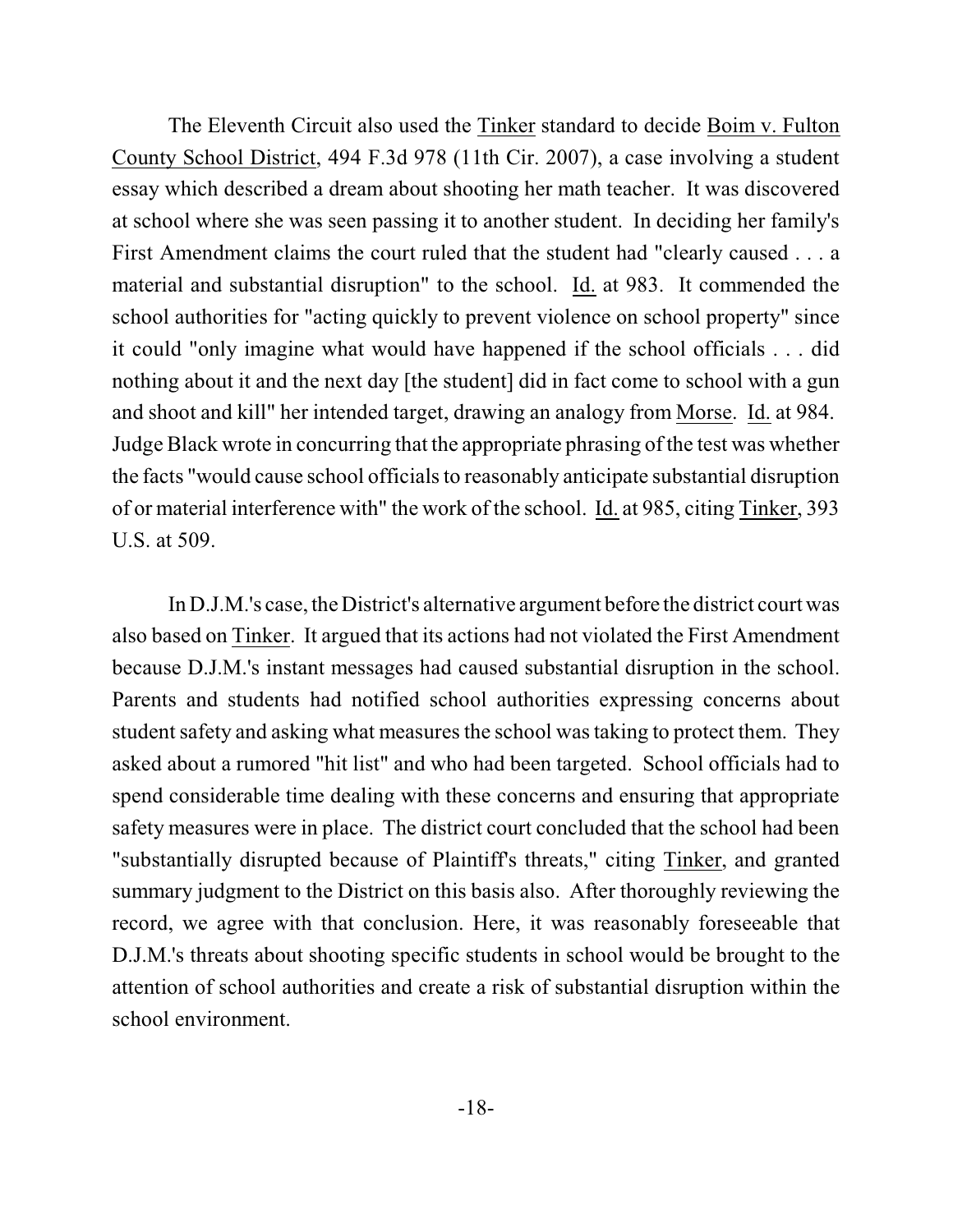One of the primary missions of schools is to encourage student creativity and to develop student ability to express ideas, but neither can flourish if violence threatens the school environment. School authorities as well as the courts are called on to protect free expression under the First Amendment in a variety of circumstances. While the Supreme Court recently struck down a law restraining the sale or rental of violent video games to minors on First Amendment grounds, see Brown v. Entm't Merch. Ass'n, (June 27, 2011), it has acted more cautiously in First Amendment school cases, as evidenced by its policy concerns about avoiding any substantial disruption to the school environment (Tinker), lewd and offensive student speech (Fraser), and student speech supporting illegal drugs (Morse). The Court has not yet had occasion to deal with a school case involving student threats or one requiring it to decide what degree of foreseeability or disruption to the school environment must be shown to limit speech by students. These cases present difficult issues for courts required to protect First Amendment values while they must also be sensitive to the need for a safe school environment.

#### III.

Both D.J.M. and the District argue that the district court erred in remanding D.J.M.'s state law claim for administrative review to state court. D.J.M. argues that the district court abused its discretion in failing to exercise supplemental jurisdiction since that claim was only remanded on the eve of trial after discovery had been completed and the issues had been fully briefed. Moreover, he argues, the federal and state claims share a "common nucleus of law and fact" with no novel or complex state law issues. In its cross appeal, the District argues that remanding the state law claim after D.J.M. had served his suspension was an abuse of discretion because that claim is now moot since D.J.M. has received his diploma.